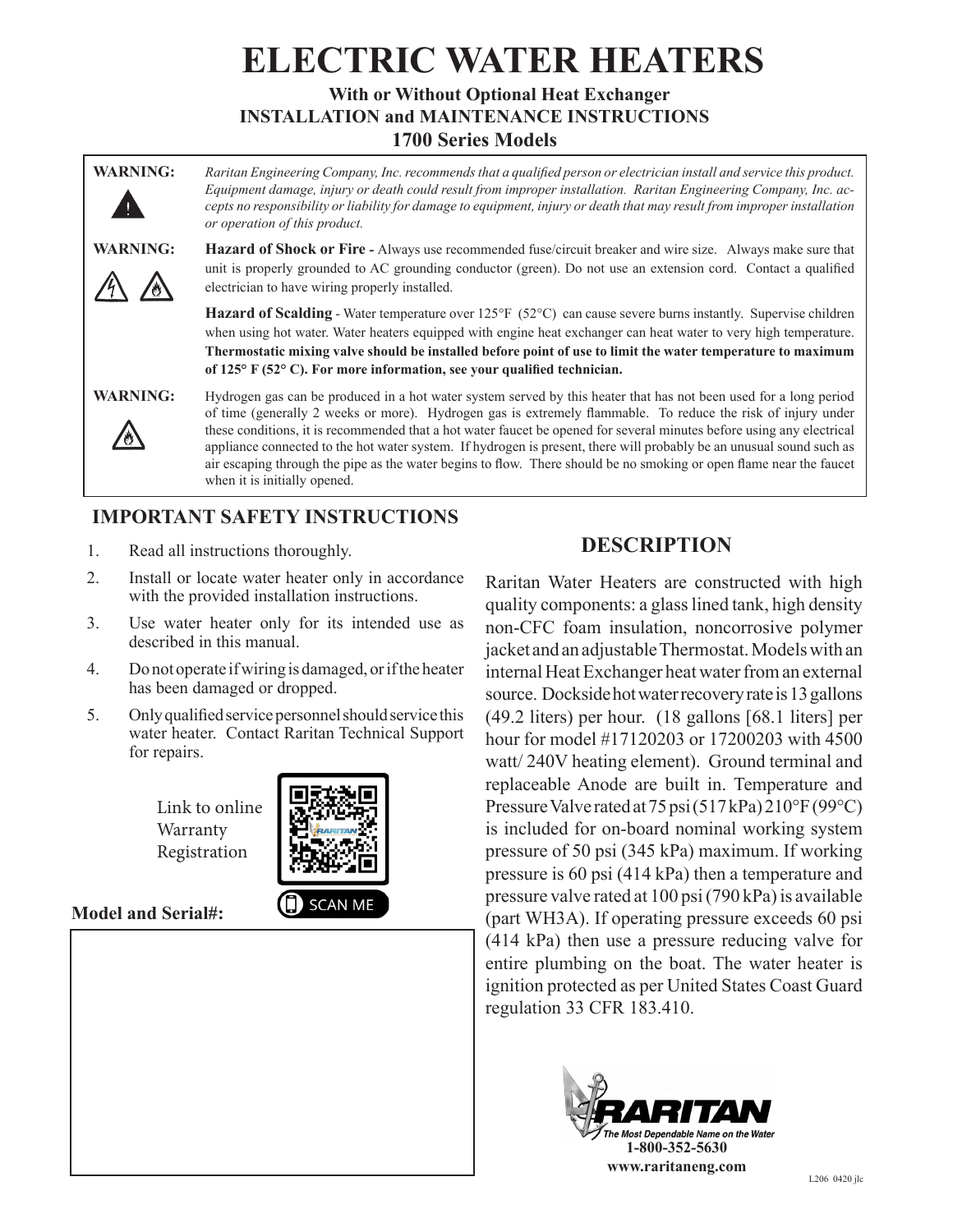## **MAINTENANCE FIG 1**

Following installation, temperature and pressure relief lever MUST be operated by lifting lever up AT LEAST ONCE A YEAR to ensure that the water ways are clear. Certain naturally occurring mineral deposits may adhere to the valve, rendering it unoperative. When manually lifting the lever up, water will discharge and precautions must be taken to avoid contact with hot water and to avoid water damage. BEFORE lifting lever up, check to see that a discharge line is connected to this valve directing the flow of hot water from the valve to a proper place of disposal, otherwise personal injury from hot water or steam may result. If no water flows, valve is inoperative. TURN OFF THE WATER HEATER AND REPLACE THE VALVE IMMEDIATELY.

If a backflow preventer such as a check valve is installed in cold water line and temperature and pressure valve discharges a cup of water per 10 gallon capacity of water heater during heating, reason for this occasional discharge is thermal expansion of water in closed system. An expansion tank should be installed in cold water line after check valve to correct such occasional discharge or dripping of temperature and pressure valve (See FIG 2).

Inspection of Anode and proper winterization is required of the Raritan Water Heater. Periodic visual inspection is recommended to be sure connections are tight, wires are not frayed and the unit is properly grounded. **DO NOT** use solvents to clean heater jacket. Incorporate this inspection into commissioning procedure in spring and winterizing procedure in fall.

A removable magnesium Anode is integral with the hot water discharge fitting. The Anode should be checked frequently depending on hardness of water by removing it from the water heater. Initially after installation, check within a year and depending on water quality frequency can be reduced to every 3 to 5 years. If the Anode diameter is less than 3/8" (9.5 mm), it should be replaced. If discoloration, unusual smell or taste develop in the water, inspect or replace Anode. The Anode is replaceable as a unit and may be ordered from Raritan dealers or from the factory. Please specify part number 1790610 for 6 gallon model and part number 1790010 for 12 and 20 gallon models.

#### **REPLACING THE ANODE IN RARITAN WATER HEATERS**

- 1. Turn off electric power to water heater.
- 2. Turn off pressure pump and open faucets to bleed pressure from water system. When water stops, close faucets.
- 3. Open pressure and temperature relief valve to allow water level in water heater to drop below level of valve.



4. When water stops flowing out, remove any piping or fittings from hot water "out" nipple fitting (see FIG 1).

5. Remove plastic finish washer to reveal unthreaded area of nipple. Remove nipple with pipe wrench. Note that magnesium rod extends well into water heater and adequate clearance must be available to remove it. 11" for 6 gallon tanks and 16" for 12 and 20 gallon tanks.

- 6. Apply pipe PTFE thread compound or thread tape to new anode and screw into water heater tank. Tighten securely with pipe wrench. Re-connect all external plumbing.
- 7. Close temperature and pressure relief valve and turn on pressure pump.
- 8. When pump has come up to pressure and shut off, check for leaks, then restore electric power.

#### **REPLACING THE THERMOSTAT**

# **WARNING: Danger of shock. Be sure to turn power off. Use ONLY Raritan replacement thermostat (#WH16 ignition protected).**

- 1. Remove access panel to thermostat and element.
- 2. Remove cover (personnel protector).
- 3. Unscrew the neutral and hot wires from the element with a Phillips screw driver.
- 4. Cut the incoming wires. Pull tabs of thermostat mounting bracket forward and lift thermostat out.
- 5. Install new thermostat.
- 6. Strip incoming wires, exposing 5/16" (8mm) of wire.
- 7. Crimp neutral wire supply to white wire and hot wire supply to black wire (series connector provided with new thermostat).
- 8. Screw ring terminals of white and black wires on lower side of thermostat to studs of the element.
- 9. Reinstall personal protector panel.

#### **NOTE: Check for leaks before proceeding.**

- 10. Replace access panel.
- 11. Turn on AC power.

 $\overline{2}$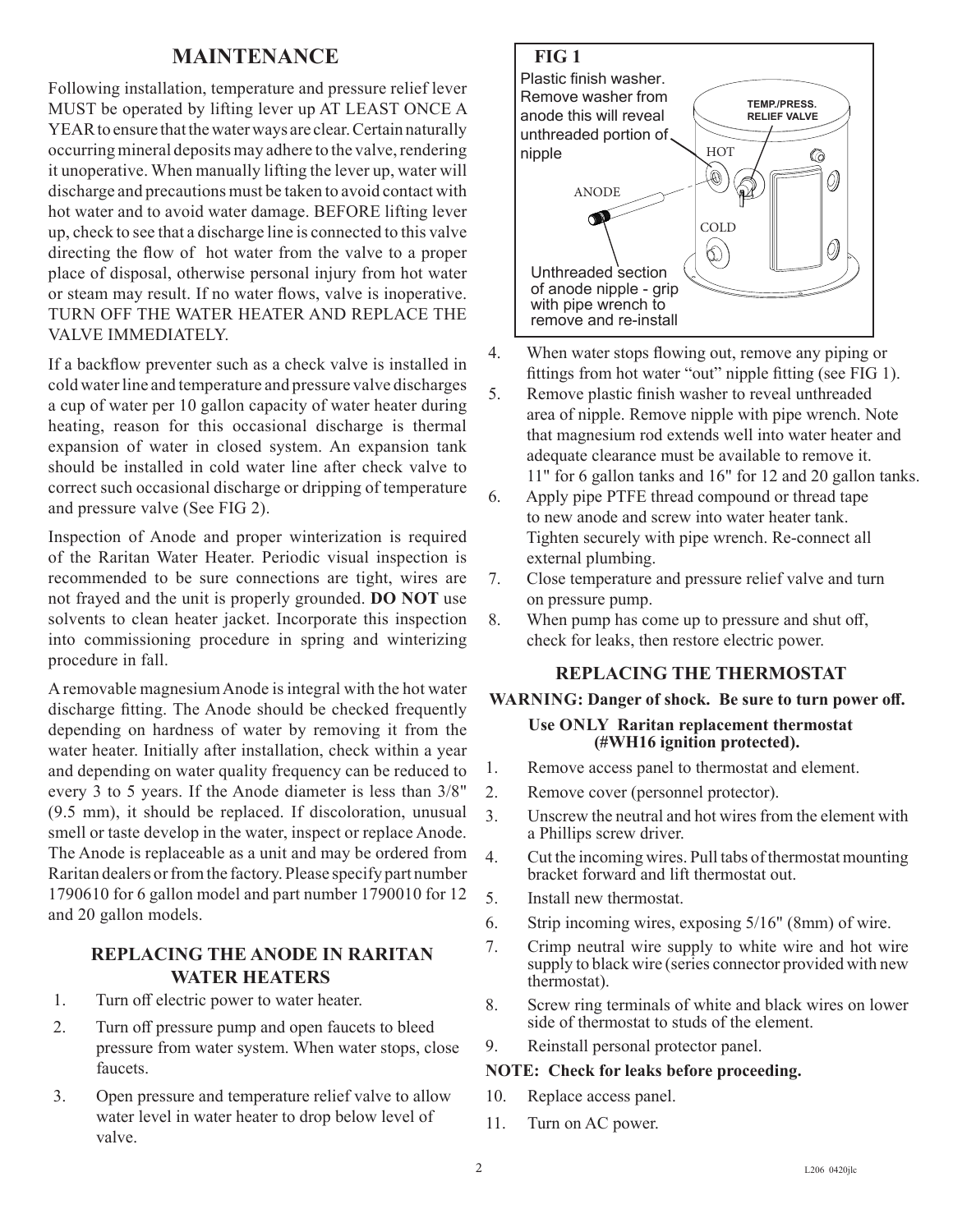#### **WINTERIZING**

Before beginning winterizing, be sure the power is turned off to the water heater. Open all hot water taps on the boat to relieve the pressure and allow cold water to cool the water in the system. Remove both lines from the heater and allow it to drain. After it has drained, blow it out with air pressure, if available. Pour a quart of nontoxic antifreeze (propylene glycol) into the hot water fitting of the tank using a funnel and short length of hose. **Be sure power remains off until spring.** 

When recommissioning in the spring, run water long enough to ensure that all antifreeze has been flushed out and tank is filled BEFORE TURNING ON POWER. Heat exchangers are winterized in conjunction with the boat's engine cooling system.

#### **INSTALLATION**

#### **Materials Required for Installation (not included with water heater):**

**Plumbing**: 3/4" NPT "Tee", check valve, expansion tank, drain valve, PTFE tape, vacuum relief valve and shut-off valve. For hot water connections use hose or plastic tubing rated for hot water use. If system will be used with dockside water supply, a pressure regulator valve, set to match boat pressure system is also required. See FIG 2 for typical installation.

**Electrical**: Circuit breakers, stranded cable, wire crimp terminals and wire supports/straps (See table 2 on page 5 for breaker and wire sizes).

**Hardware:** Four 5/16" (8mm) stainless steel bolts or lag bolts, flat washers and hose clamps. For 12 and 20 gallon models: stainless steel straps and fasteners.

**Tools needed:** Pipe wrench, screw driver, nut driver and wrench(es) for mounting bolts or lag bolts.



#### **MOUNTING THE HEATER**

1. Select an area where the heater will not be subjected to water spray (especially salt water).

#### **NOTE: Access or hatch must be large enough for future servicing and/or replacement.**

- 2. Position heater so that electrical cover plates, plumbing nipples and heat exchanger fittings are easily accessible.
- 3. Using the four mounting holes provided, securely mount heater to deck or other sturdy flat area. Stainless steel 5/16"(8mm) bolts or lag bolts with flat washers should be used to properly support the strain of a full unit while the boat is rocking.

Raritan 12 gallon and 20 gallon water heaters require auxiliary bracing, when the boat is in heavy seas. This is also recommended for the 6 gallon models if excessive heeling and pitching is expected. See FIG 4a (page 6) for optional bracing.

#### **PLUMBING**

**CAUTION: To reduce the risk of excessive pressure and temperature in this water heater, temperature and pressure sensitive protective equipment must be installed that meet the requirement of local codes. A device MUST NOT be installed unless it is certified by a nationally recognized testing laboratory and meets the requirements for Relief Valves and Automatic Shut-off Devices for Hot Water Supply Systems, ANSI Z21.11-1979. The relief valve must not be blocked or restricted under any circumstances**.

**For hot water connections use only piping, hoses, tubing, fixtures and connectors rated for hot water use.** 

**Avoid sharp bends and 90° ells in the plumbing wherever possible, as they reduce the water flow. Should copper fittings be desired, DO NOT apply direct heat to the 3/4'' nipples protruding from the heater. They contain a nonmetallic lining which will be destroyed by heat. Solder fittings first, then attach to water heater.** 

#### **Refer to FIG 2 for typical water heater installation example.**

1. Install Temperature and Pressure Relief Valve in area marked "OPENING FOR TEMPERATURE AND PRESSURE RELIEF DEVICE." Valve is included in box separate from the heater. Use PTFE tape on the threads.

**WARNING: Discharge line shall be installed to allow complete drainage of both the Temperature and Pressure Relief Valve and discharge line.**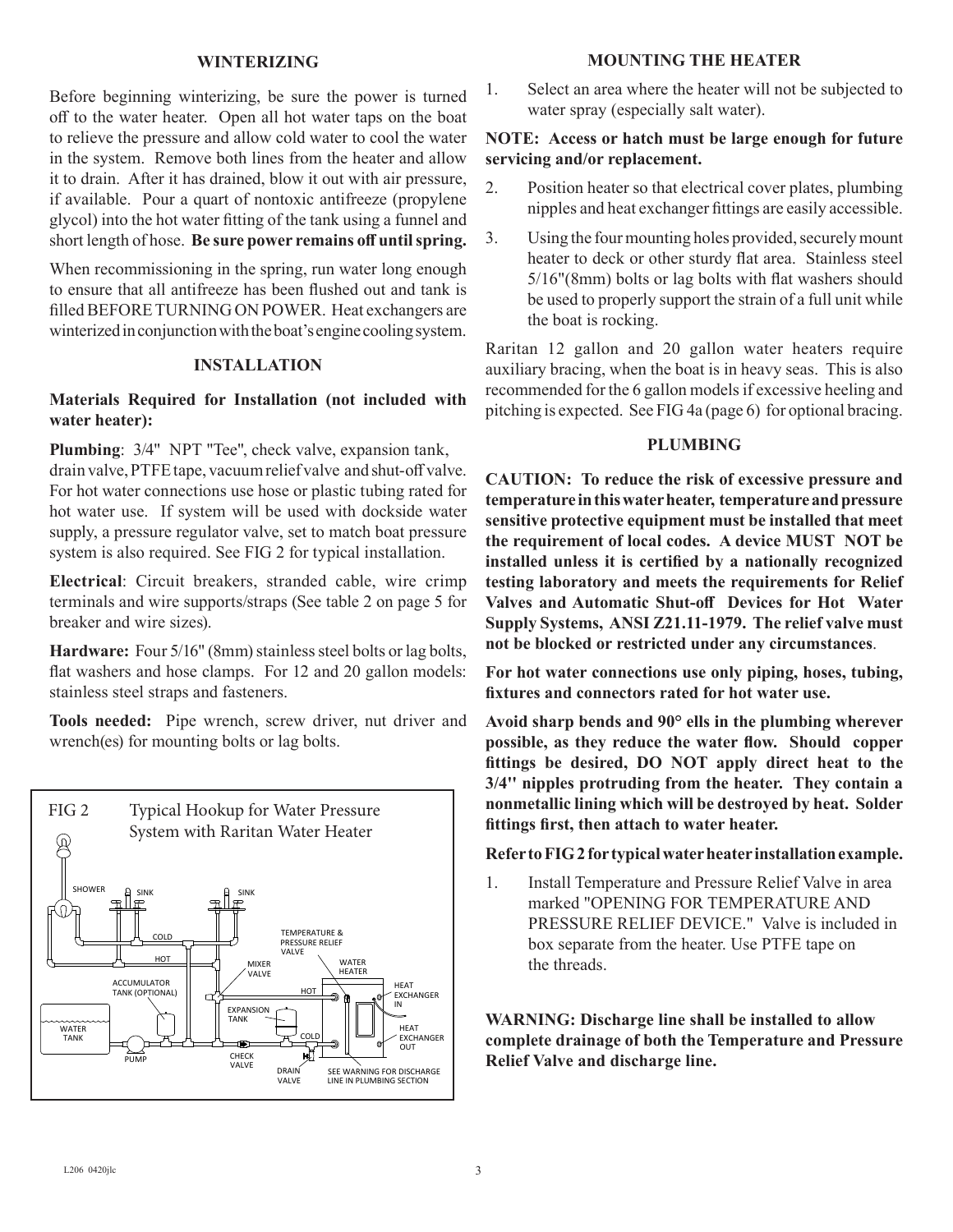- 2. The discharge line must pitch downward from the valve and terminate with a 6" (152 mm) air gap above the maximum bilge water level. Excessive length, more than 30 feet (9.14 m), use of more than four elbows or bend in discharge piping, a reduction of discharge line size will cause a restriction and reduce discharge capacity of relief valve. NO shutoff valve shall be installed between the relief valve and water heater tank or in discharge line.
- NOTE: Discharge line from relief valve can be discharged overboard if above requirements are met.
- 3. If there is a shore connection inlet and if discharge of temperature and pressure relief valve is not connected overboard as per # 2 above, the relief valve plumbing shall discharge into the bilge above the normal accumulation of bilge water, and a bilge high water alarm shall be installed per ABYC H-22, *Electric Bilge Pump Systems.*

## **WARNING: HAZARD OF FLOODING:**

**If water heater is supplied by dockside (shore) water connection, then do not leave water heater unattended as a failure in temperature and pressure relief valve can flood the boat. Shut off dock side connection while leaving boat unattended.**

4. An expansion tank of proper capacity (see Table 1) should be installed in the cold water line to avoid pressure buildup due to thermal expansion of water (See FIG 2 on page 3).

#### **Table 1**

| capacity   | Water heater   Expected thermal  <br>expansion | Recommended minimum<br>expansions tank size |  |  |  |
|------------|------------------------------------------------|---------------------------------------------|--|--|--|
| 6 Gallons  | 11.6 oz                                        | $24 \text{ oz}$                             |  |  |  |
| 12 Gallons | 23.2 oz                                        | $24 \text{ oz}$                             |  |  |  |
| 20 Gallons | 38.6 oz                                        | $\frac{1}{2}$ gallon or higher              |  |  |  |

- 5. Thermostatic mixing valve should be installed before point of use to limit the water temperature to maximum of  $125^{\circ}$  F (52° C). For more information, see your qualified technician.
- 6. Secure all lines to the boat's structure at frequent intervals.
- 7. For models with heat exchangers see FIG 5 on page 7

**WARNING: Before working on unit, be sure that the circuit breaker is off.**

#### **ELECTRICAL PREPARATION**

## **All wiring should be done in accordance with ABYC E8, AC wiring standard.**

- 1. Install a 15 amp (10 amp for 240V AC or 20 amp for model #17120203 and 17200203) Circuit Breaker in the 120V AC service line to the water heater.
- 2. Use ONLY STRANDED #12-3 (#10-3 for model #17120203 and 17200203) cable to the heater. **NEVER** use solid (ROMEX-type) wire on a boat; vessel vibration causes breakage due to metal fatigue (see U.S. Coast Guard CFR Title 33, Part 183.423).
- 3. Secure wire at intervals of 18" (45.7cm). Allow about 24'' (61cm) of extra wire to make necessary connections.

## **WIRING**

- 1. Remove access panel.
- 2. Strip outer insulation off the cable (long enough for green ground wire to reach Grounding Screw) exposing three insulated wires.
- 3. Loosen strain relief connector by turning counterclockwise and insert cable. Then expose approximately 5/16" (8mm) of bare wire on each of the three pieces of stranded wire.
- 4. **Grounding**: Join the AC Grounding Conductor (green), using the crimp-on terminal end (provided), to the screw at the bottom of the Thermostat Bracket.
- 5. Attach black and white wires to Thermostat per FIG 3. Use crimp-on terminal ends (provided) to ensure a secure installation. **Do not** use solder as it will cause the wire to become solid rather than stranded (making it susceptible to breakage due to vibration).
- 6. Tighten strain relief by turning it clockwise.

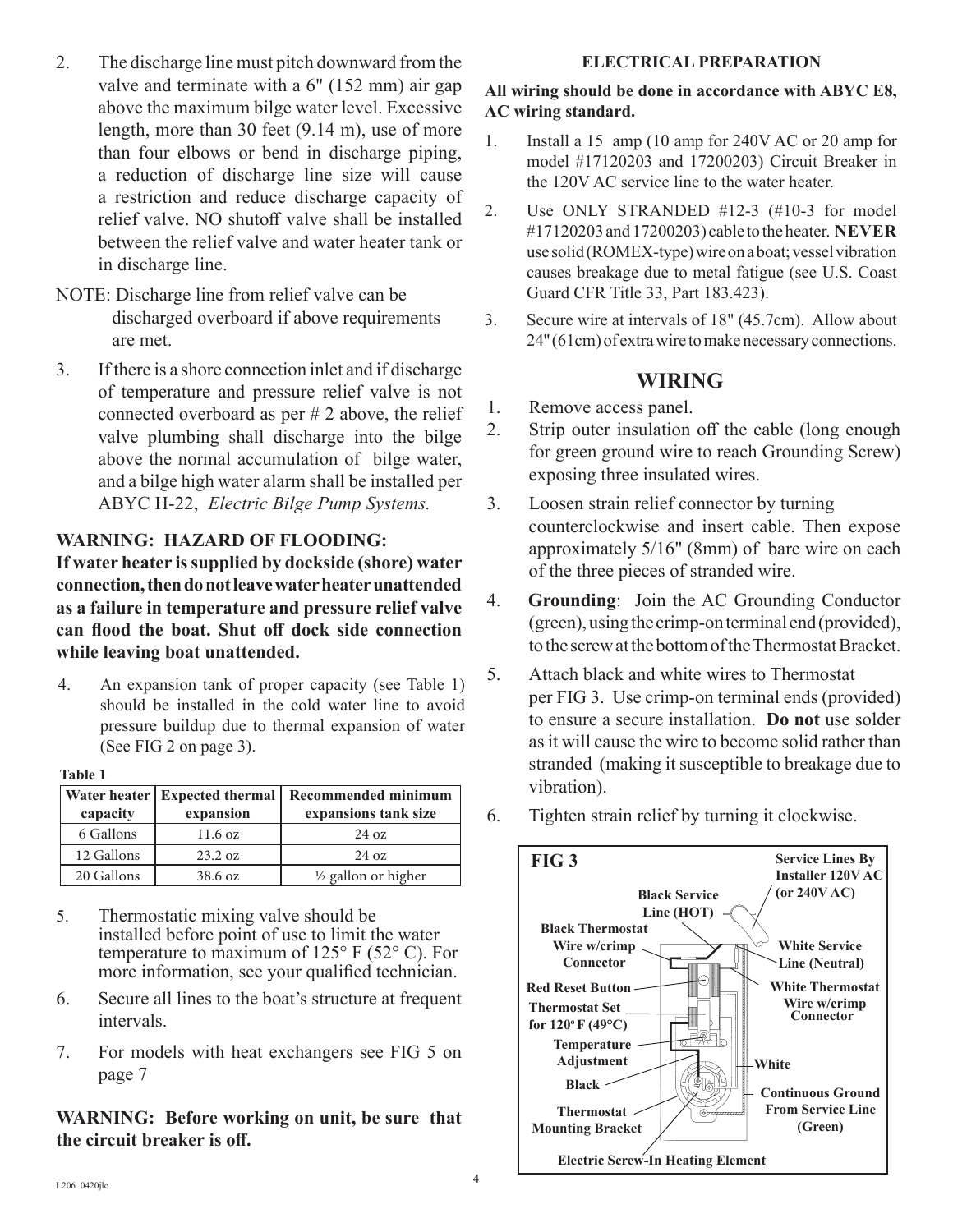**Table 2**

| <b>Model</b><br>(Gallons) | <b>Voltage and</b><br><b>Wattage</b> | <b>Circuit</b><br><b>Breaker</b> | <b>Wire Size</b>        |
|---------------------------|--------------------------------------|----------------------------------|-------------------------|
| 6, 12, 20                 | 120 V / 1250 W                       | 15 Amps                          | $\#12-3$ Stranded Cable |
| 6, 12, 20                 | 240 V / 1250 W                       | 10 Amps                          | #12-3 Stranded Cable    |
| 12, 20                    | 240 V / 4500 W                       | 20 Amps                          | $\#10-3$ Stranded Cable |

**CAUTION: To prevent burnout of heating element do not turn on electricity. Follow start-up procedure.**

**WARNING: Be sure power is off before start-up procedure is performed.**

## **START - UP**

- 1. After all plumbing lines have been properly installed and secured, open all hot water taps and turn on the water pressure system.
- 2. Allow water to run a few minutes until all air is expeled and all outlets flow clear of air. Failure to expel air may cause an air pocket in the tank. This will cause the heating element to burn out, as it will not be in contact with water. All the air may not be expelled after purge, however over a period of time (two weeks) the remaining air in the tank will be absorbed by the water.
- 3. Check for leaks.
- 4. Replace electrical access cover and turn on power.

| <b>TROUBLESHOOTING</b>                                                                                                             |                                                                                                                                                                                                                                                                      |                                                                                                                                                                                                                                                                                                                                                                                                                                                                                                                                                                                                                                                                                                                                         |  |  |  |
|------------------------------------------------------------------------------------------------------------------------------------|----------------------------------------------------------------------------------------------------------------------------------------------------------------------------------------------------------------------------------------------------------------------|-----------------------------------------------------------------------------------------------------------------------------------------------------------------------------------------------------------------------------------------------------------------------------------------------------------------------------------------------------------------------------------------------------------------------------------------------------------------------------------------------------------------------------------------------------------------------------------------------------------------------------------------------------------------------------------------------------------------------------------------|--|--|--|
| WARNING: If temperature and safety valve is leaking it must be replaced.<br>Reference: www.raritaneng.com/tech support/repair shop |                                                                                                                                                                                                                                                                      |                                                                                                                                                                                                                                                                                                                                                                                                                                                                                                                                                                                                                                                                                                                                         |  |  |  |
| <b>PROBLEM</b>                                                                                                                     | <b>CAUSE</b>                                                                                                                                                                                                                                                         | <b>CORRECTION</b>                                                                                                                                                                                                                                                                                                                                                                                                                                                                                                                                                                                                                                                                                                                       |  |  |  |
| A. Water does not get<br>hot.                                                                                                      | A1. No power at the heater.<br>A2. Malfunctioning heating<br>element or thermostat.                                                                                                                                                                                  | A1. Be sure circuit breaker or switch is turned on and wiring<br>is not broken or disconnected.<br>A2. Check red reset button. Remove electrical access cover.<br>If red reset button has popped out, it must be reset by<br>depressing it, to restore power. If water is not warm<br>within 30 minutes check to be sure there is power at the<br>thermostat. This can be done by checking voltage at the<br>top of the thermostat, between the two top wires (on left<br>and right side of thermostat). If system voltage is pres-<br>ent, check for power at the heating element. If power is<br>available at heating element, heating element is burned<br>out. If power is not available at heating element, replace<br>thermostat. |  |  |  |
| water.                                                                                                                             | B. Relief valve opens   B1. Malfunctioning thermostat.<br>and releases hot $\vert$ B2. If heat exchanger is in use,<br>the engine operating tem-<br>perature may be too high.<br>B3. Higher range relief valve may<br>be needed if pressure system<br>is near 60 psi | B1. Check thermostat operation and replace it if bad. Use<br>qualified electrician if you cannot determine whether or<br>not thermostat is operational.<br>B2. If heater is equipped with a heat exchanger, and the relief<br>valve opens while engine is running, check your setting<br>and installation per Fig.#5.<br>B3. Replace Pressure Relief Valve (part# WH3A).                                                                                                                                                                                                                                                                                                                                                                |  |  |  |
| C. Constant drip-<br>ping of relief<br>valve.                                                                                      | C1. Foreign matter lodged in the<br>seat of the relief valve.<br>C2. Check valve installed<br>incorrectly in cold water line.<br>C3. Higher range relief valve<br>may be needed if pressure<br>system is near 60 psi                                                 | C1. Replace relief valve.<br>C2. Check valve does not allow for the thermal<br>expansion of water. Re-plumb per Fig. #2 using<br>expansion tank.<br>C3. Replace Pressure Relief Valve (part# WH3A)                                                                                                                                                                                                                                                                                                                                                                                                                                                                                                                                      |  |  |  |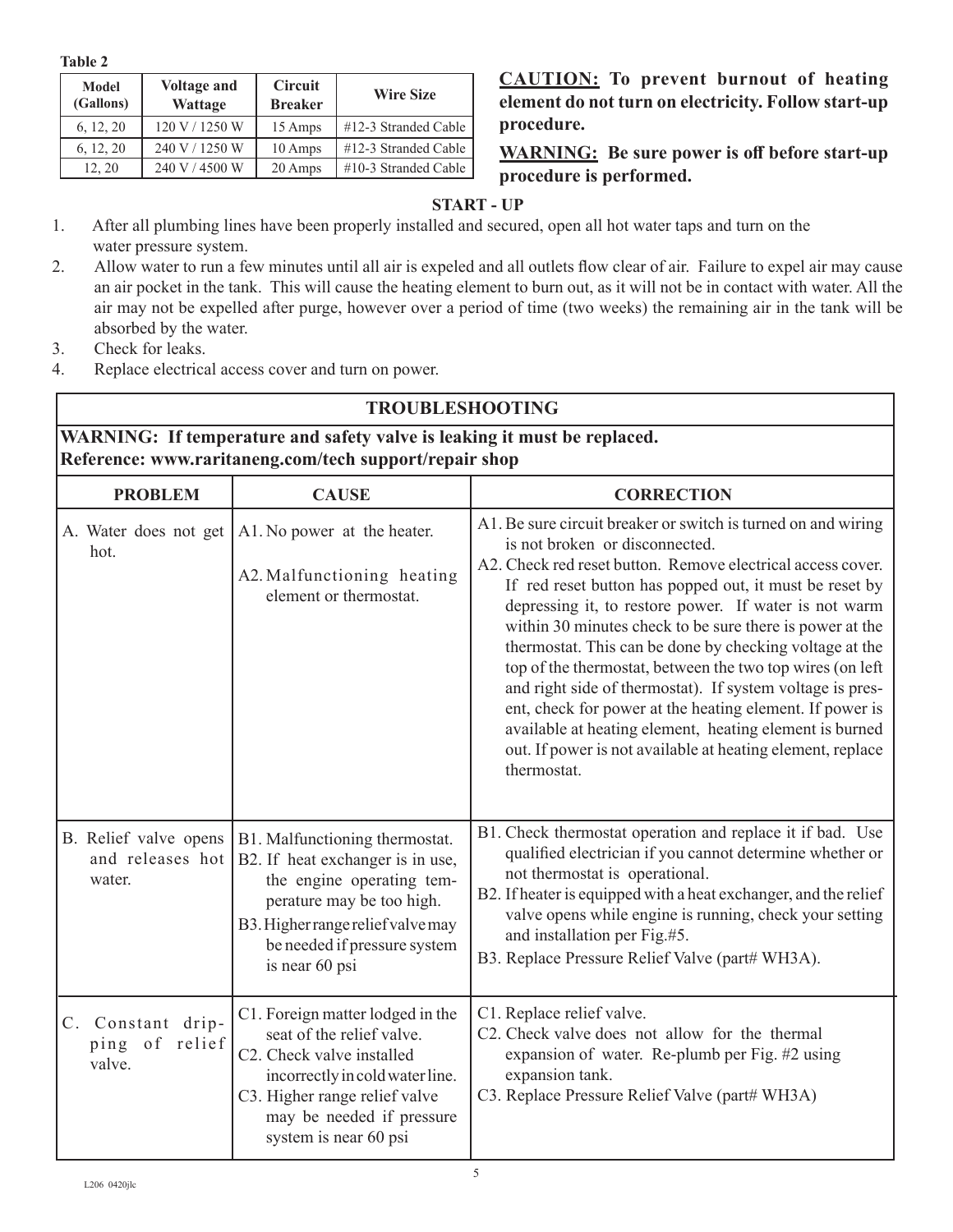

## **SERVICE AND REPLACEMENT PARTS**

Replacement parts may be ordered through your local Raritan dealer or directly from the factory. Some parts may be ordered at www.raritaneng.com. When ordering please state part number, description and quantity required. With some parts you may need to know voltage. Questions or problems may be referred to Raritan's Technical Support.

#### **PART NUMBERS**

| WH1A-S*   | Heating Element, 120V (screw-in) with gasket   |
|-----------|------------------------------------------------|
| $WH1B-S*$ | Heating Element, 240V (screw-in) with gasket   |
| WH1D-S    | Heating Element, 4500 watt/240V (screw-in)     |
|           | with Gasket                                    |
| WH1GS     | <b>Heating Element Gasket</b>                  |
| WH3*      | Temperature and Pressure Relief Valve, 75 PSI  |
| WH3A*     | Temperature and Pressure Relief Valve, 100 PSI |
| WH16*     | Thermostat                                     |
| 1790610   | Anode 6 gallon                                 |
| 1790010   | Anode 12 and 20 gallon                         |
|           |                                                |

\* Parts may be ordered at www.raritaneng.com.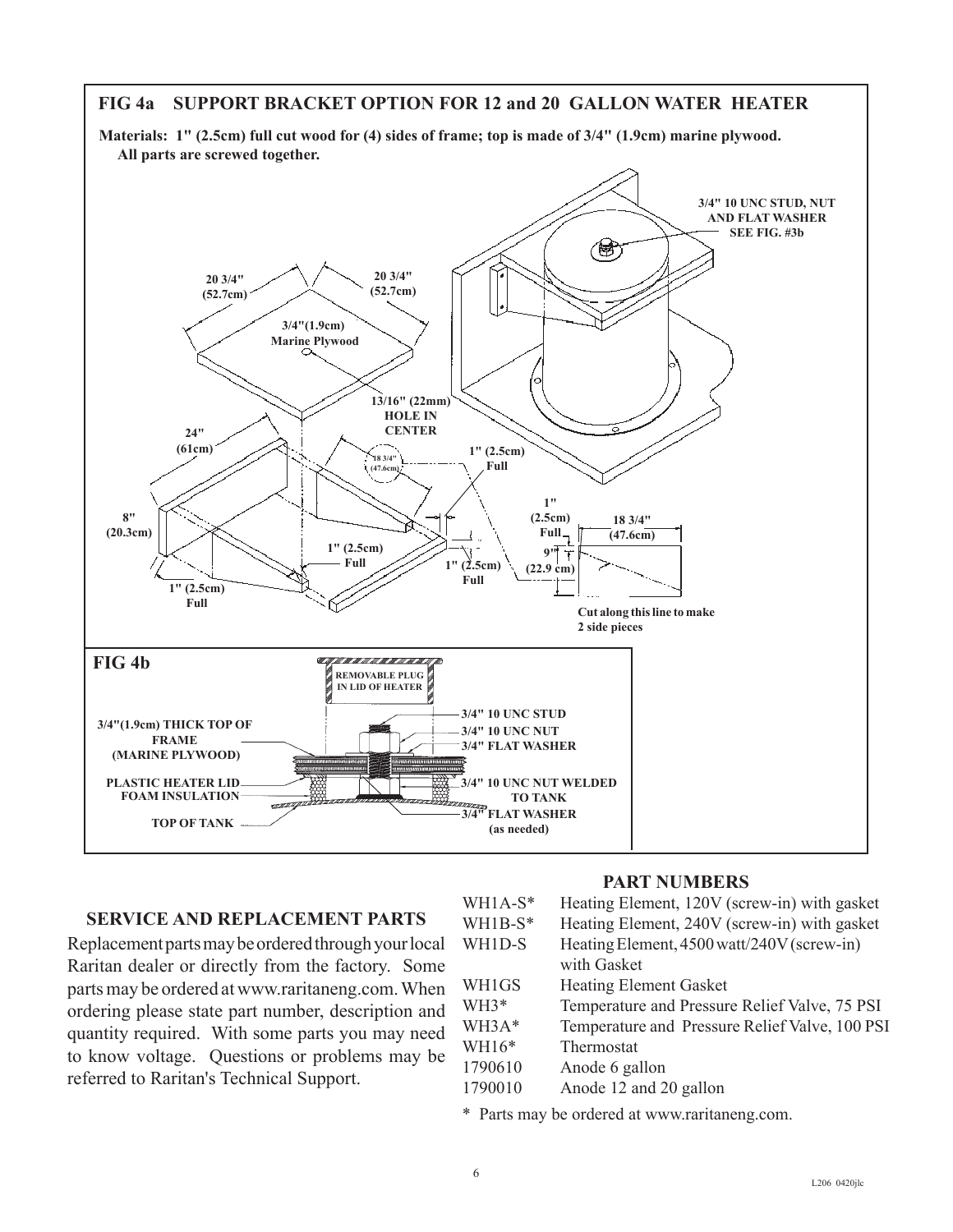## **HEAT EXCHANGER**

*The following information is only a general guideline and any installation is made at the risk of the installer. No responsibility to Raritan Engineering Company, Inc. is to be presumed or implied from these general instructions.*

Two 3/4" NPT female threads are provided in the heat exchanger for connection to hoses or piping from engine cooling system. Because of the diversity of marine cooling configurations, it is not possible to provide universal installation instructions; the installer MUST follow the engine manufacturer's recommendations.

**NOTE: If heat exchanger is higher than engine coolant pump, check with engine manufacturer for allowable height of coolant lines.**

To determine the proper setting of the gate valve (4), the engine should be operated at full throttle with the gate valve wide open. When the engine temperature has stabilized, gradually close the valve until the engine temperature begins to rise. The valve should then be reopened enough to establish the proper engine operating temperature. Engine temperature should be monitored to verify that the entire cooling system is functioning properly. Open valve (4) if heated water temperature exceeds 120°  $F(49^{\circ}C)$ .

## **THE FOLLOWING DIAGRAM IS INTENDED ONLY AS A GENERAL GUIDELINE TO SHOW HOW A PORTION OF THE ENGINE COOLANT MAY BE DIVERTED TO THE HEAT EXCHANGER:**

**TO WATER HEATER WARNING: If coolant water from engine is salt water, Heat Exchanger must stay flooded with water at all times. Cycling between dry and full will corrode heat exchanger and void warranty.**

## **LEGEND:**

- 1. Hottest water from engine (full flow).
- 2. Pipe tee; full flow on run, 3/4" NPT on branch.
- 3. Hose to hot water heat exchanger.
- 4. Gate valve sized to permit full flow of coolant.
- 5. Pipe tee; full flow on run, 3/4" NPT on branch.
- 6. Hose from hot water heat exchanger.
- $\frac{1}{2}$ 7. Full flow return to engine cooling system.

FROM WATER HEATER (See Fig. #1) **WARNING: Piping and gate valve (Item #4) may become extremely hot while engine is operating. Be sure to wear heavy gloves when adjusting gate valve.**

## **SPECIFICATIONS**

**Electrical Recovery Rate** = 13 gallons (49.2 liters) per hour

**Maximum Operating Pressure**: *Tank*: rated at 150 psi (1034kPa)

**With Temperature and Pressure Valve Installed**: 50 psi (345kPa)

**Amps**: 10 (120V AC), 5 (240V AC) or 18.75 (240V AC) for model 17120203 and 17200203

**Thermostat**: *Adjustable*: Factory Set to 120°F (49°C) (Effects AC Power only)

**Anode**: Magnesium

 $7 -$ 

| Model $#$ | Size                                        | Capacity | A & B     |  |                                                                                                                 | Ship Wt. |
|-----------|---------------------------------------------|----------|-----------|--|-----------------------------------------------------------------------------------------------------------------|----------|
|           | $1706XX$   6-gal(22.71 liters)   6 gallons  |          | see above |  | $33/8$ "(8.6cm) 11"(28cm) 10 ¼"(26cm) 12 1/2"(31.8cm) 16 ½"(42cm) 37lbs(16.8kg)                                 |          |
|           | $1712XX$   12-gal(45.4 liters)   11 gallons |          |           |  | $33/8$ "(8.6cm) 11"(28cm) 10 ¼"(26cm) 12 3/8"(31.4cm) 20 ½"(52cm) 55lbs(24.9kg)                                 |          |
|           | $1720XX$ 20-gal(75.7 liters) 17.5 gallons   |          |           |  | $33/8$ "(8.6cm) 18 3/4"(47.6cm) 10 $\frac{1}{4}$ "(26cm) 12 3/8"(31.4cm) 20 $\frac{1}{2}$ "(52cm) 68lbs(30.8kg) |          |

Note: 12 gallon with HE is 10 gallon capacity

 $XX = 01(120V)$  or  $02(240V)$  without Heat Exchanger,  $11(120V)$  or  $12(240V)$  with Heat Exchanger



#### **FIG 5**